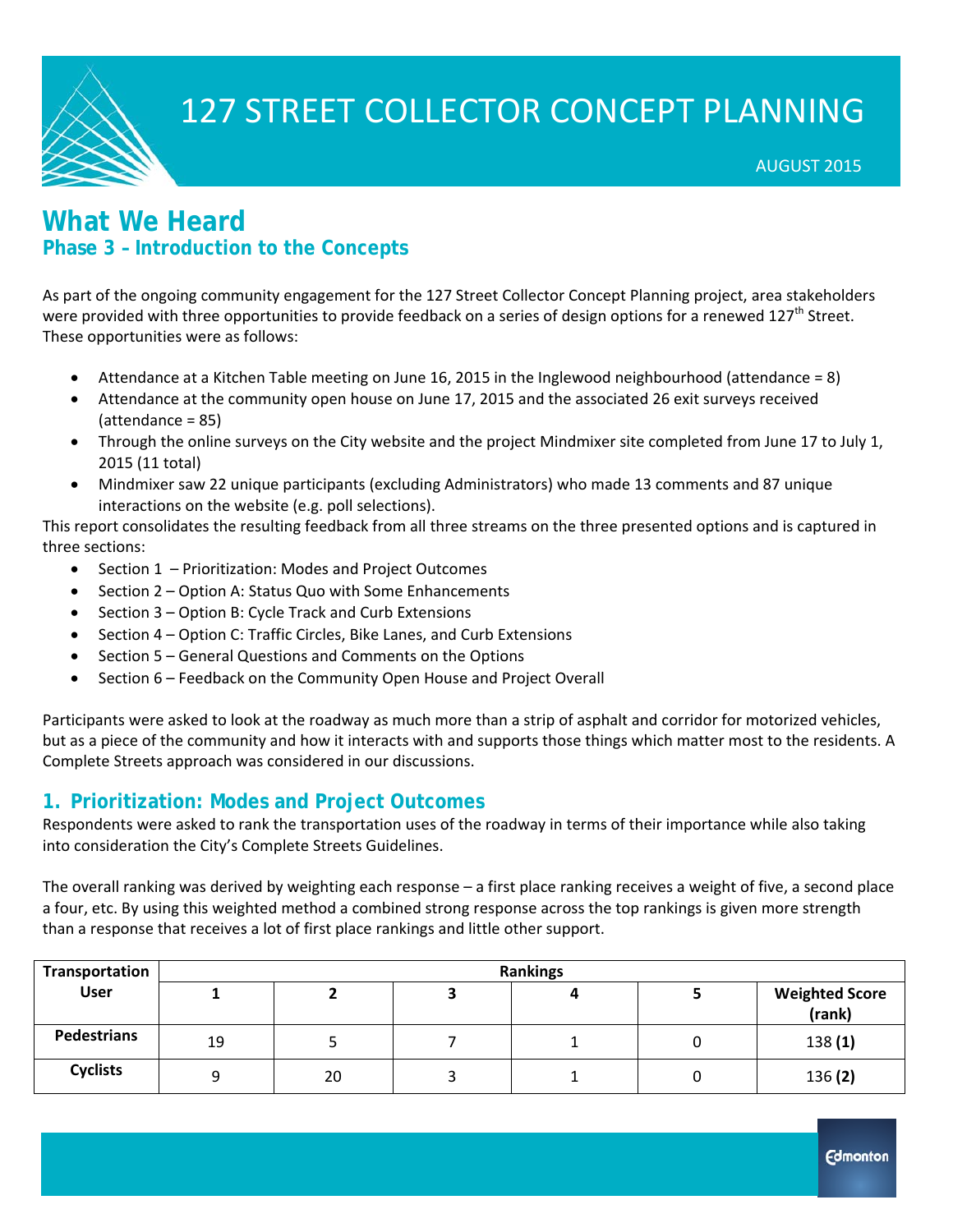#### AUGUST 2015

| <b>Public Transit</b>                |   | 10 | 13 |    | 81(4)  |
|--------------------------------------|---|----|----|----|--------|
| <b>Commercial</b><br><b>Vehicles</b> |   |    | c  | 21 | 63 (5) |
| <b>Private</b><br><b>Vehicles</b>    | o |    |    |    | 105(3) |

Respondents were then asked to rank their priorities for project outcomes that would result from the renewal of the roadway. As with the previous question, responses were weighted by ranking and then given an order of priority.

| Project                                                                           | <b>Rankings</b> |                         |                |                         |                |              |  |
|-----------------------------------------------------------------------------------|-----------------|-------------------------|----------------|-------------------------|----------------|--------------|--|
| <b>Outcomes</b>                                                                   | $\mathbf{1}$    | $\overline{\mathbf{2}}$ | 3              | $\overline{\mathbf{4}}$ | 5              | Weighted     |  |
|                                                                                   |                 |                         |                |                         |                | Score (rank) |  |
| Slow vehicle<br>traffic                                                           | 8               | $\boldsymbol{9}$        | 3              | 5                       | $\overline{4}$ | 99(2)        |  |
| <b>Physically</b><br>separate bikes<br>from vehicle<br>traffic and<br>pedestrians | 16              | $\boldsymbol{6}$        | $\pmb{0}$      | $\overline{2}$          | 5              | 113(1)       |  |
| Reduce<br>potential for<br>traffic<br>shortcutting                                | 4               | 5                       | $\overline{4}$ | $\boldsymbol{6}$        | 11             | 75(4)        |  |
| <b>Improved</b><br>pedestrian<br>safety                                           | $\overline{4}$  | 5                       | 13             | $\overline{2}$          | $\overline{2}$ | 85(3)        |  |
| Encourage<br>more people<br>to walk                                               | 3               | 8                       | 4              | 9                       | 6              | 75(5)        |  |

### **2. Option A: Status Quo with Some Enhancements**

#### **Option summary**

Current alignment of the roadway remains essentially the same: a one‐way southbound bike lane adjacent to the west curb, a one‐way automobile travel lane northbound that shares traffic with northbound cyclists and a parking lane adjacent to the east curb. Enhancements to the status quo involve curb extensions at the same intersections as proposed in Option C. The number after each comment/theme indicates the number of times that this response or a variation of it was given.

#### **Overall themes**

- Option will likely not slow/calm traffic in the corridor (8)
- Need to increase safety/decrease speeds around schools (6)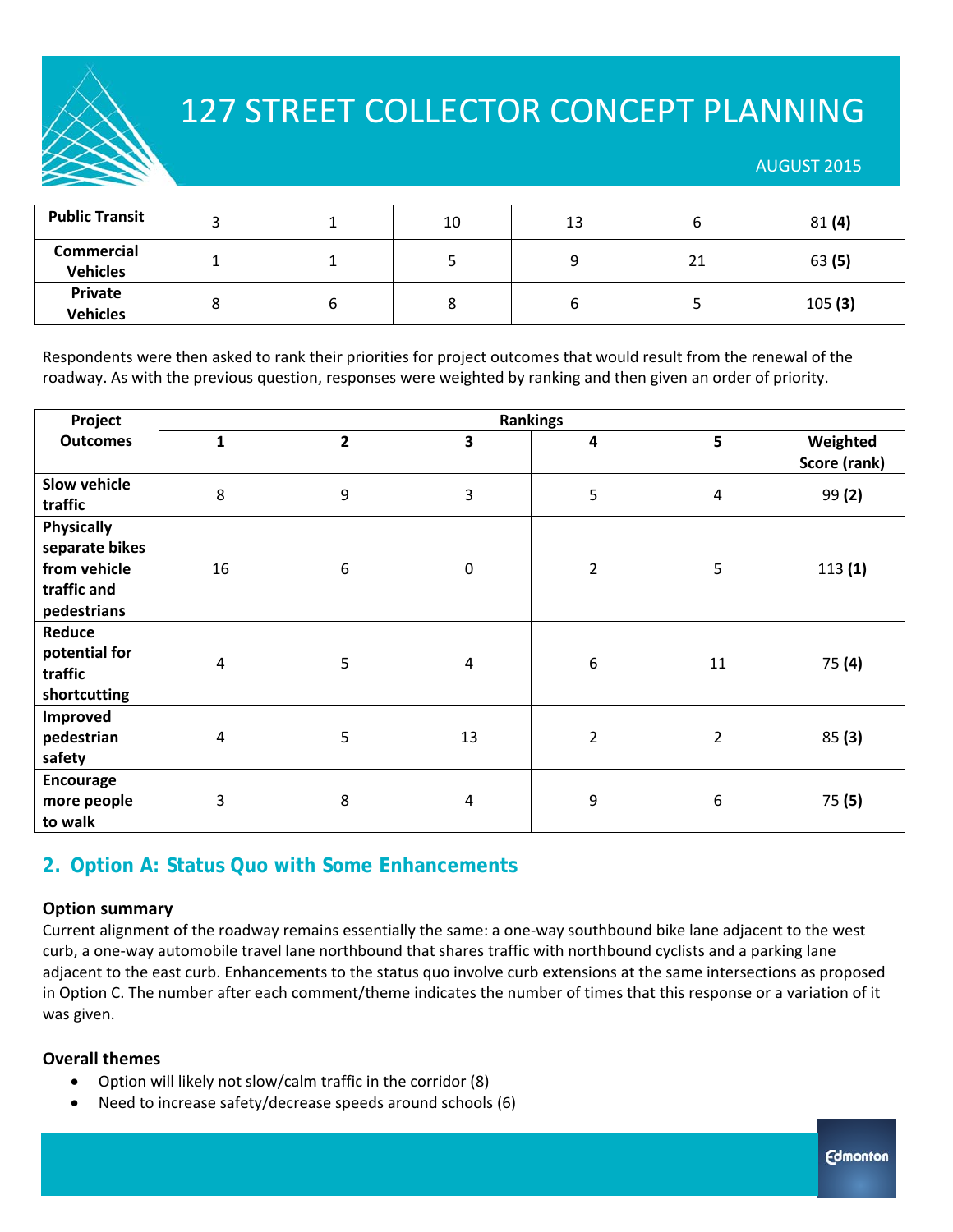- Option does not add to/evolve the neighbourhood at all (6)
- Street width affects speeds wider increases speeds, narrower decreases (3)
- Street parking in front of Park Street Place (11033‐127 St.) should be eliminated (2)

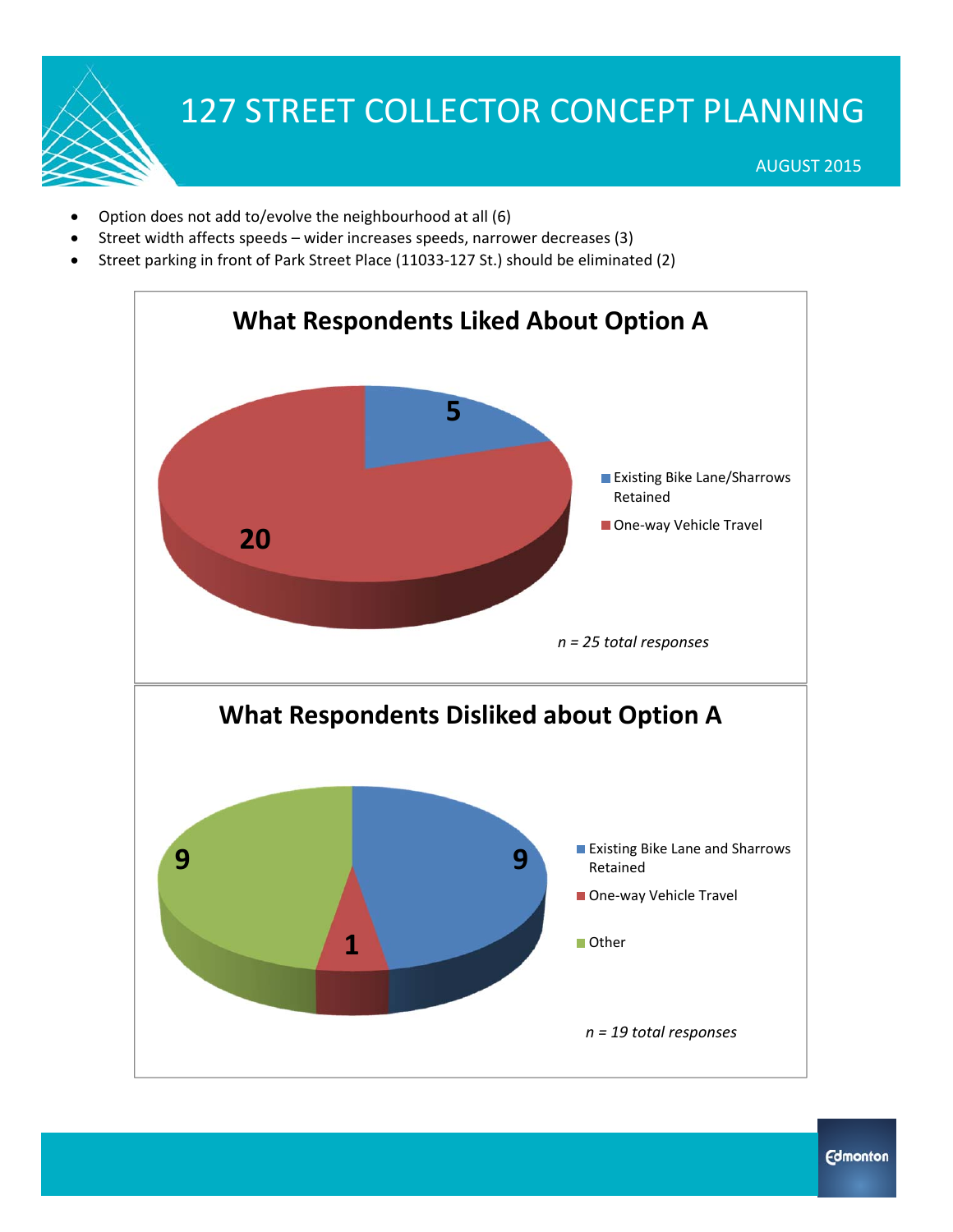

### **General Comments Option A**

- One of the main exits from downtown to north Edmonton
- Lighting is invasive!
- Having cyclists on both sides of vehicle traffic
- We are used to the one way traffic up to 118 Avenue
- I feel that the east side of road travel path for bicyclists is not very safe
- I think we need bike lanes but we do not need sharrow retained. I like one way vehicle lane
- One-way vehicle traffic important to retain use this intersection every day, often see close calls on north bound turns (107 Ave.)
- Add playground and space/field
- In crescent north of Westglen School, there are too many bollards, request to remove some
- Return road to two way traffic for motor vehicles
- Please do not return road to two way traffic
- No thru traffic (Short Cutting)
- Better access/exits to and from neighbourhood for residents
- Bike lanes could pass through or drive around the cul-de-sac
- The wavy motion isn't good for cyclists crossing 107 Avenue
- Consider allowing left hand turns at 118 Avenue
- Doesn't address the speeding traffic, especially when the one lane becomes 2 lanes around 115 Ave. Doesn't address the shortcutting on 117 Ave. between Groat and 124 Street. It does not provide the option for 2‐way separated bike lanes, which I think is imperative
- Too confusing for cyclists and crossing traffic

### **3. Option B: Cycle Track and Curb Extensions**

#### **Option Summary**

A two‐way "cycle track" replaces the one‐way bicycle lane near the west curb. The cycle track is separated from the northbound one‐way automobile travel lane by a concrete median for the entire length of the corridor, with widths of the median changing along the route to maintain a standard lane width for both automobiles and the cycle track. Parking is maintained along the east curb and a series of curb extensions along the route narrow the visual field further for northbound traffic, and provide a shorter distance for pedestrians to cross the street.

#### **Overall Themes**

- Preferred option simplest/least confusing/safest/easiest to use  $(15)$
- Drop-off/pickup issues at schools, including safety of children crossing street and bicycle parking (14)
- Need for better/additional signage at multiple locations (11)
- Ensure that design accounts for influx of shortcutting traffic, especially near north end of corridor (10)
- Concerns with curb extensions wrong locations/effectiveness/not enough of them (8)
- Concerns with 4-way stops too many/not enough/overall effectiveness in slowing traffic (7)
- Left turn lanes/signage at major intersections should be consistent, including at 118 Ave. (6)
- Option should slow/calm traffic on 127 Street (5)
- Concerns about snow removal in cycle track and on 127 Street in general (5)
- Need for signal phase changes at major intersections (3)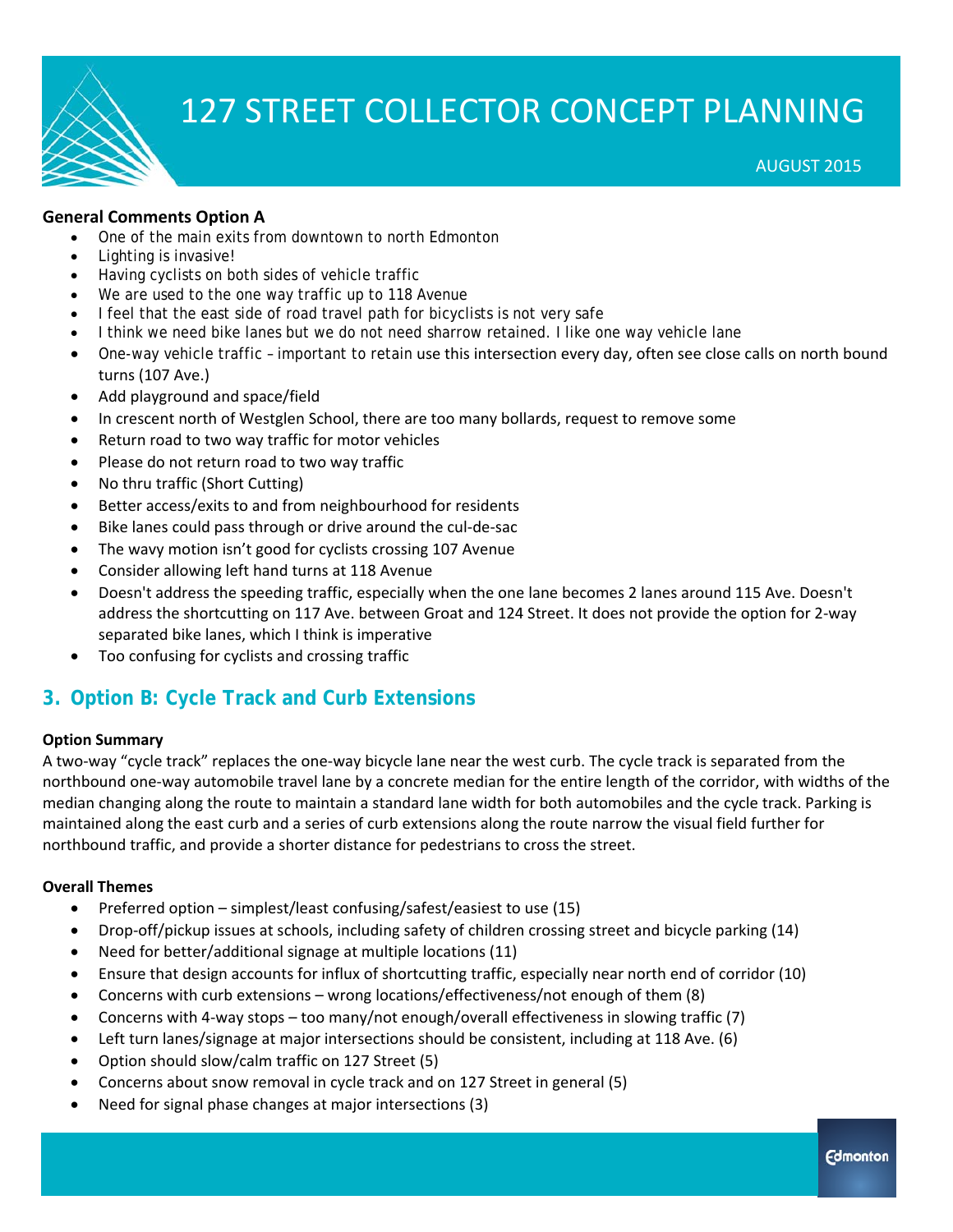- Need for alignment with other development (residential, LRT, the former Charles Camsell hospital site, etc.) in area (3)
- Need for enhanced aesthetics and street lighting with the corridor renewal (3)



### **General Comments Option B**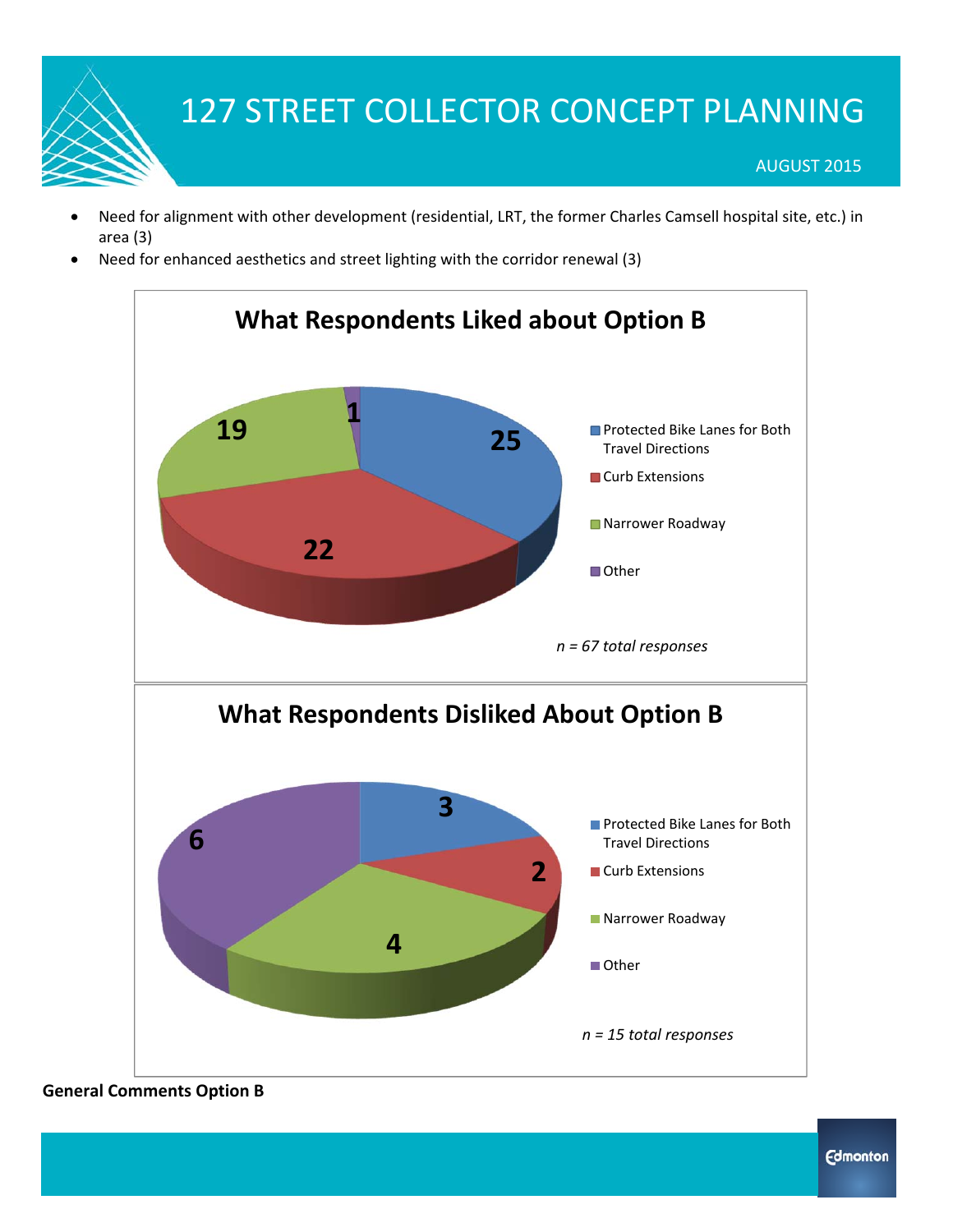#### AUGUST 2015

- Issues with two way cycle tracks they are very difficult for cyclists to transition from north/south to east/west. Creates confusion and possible conflict with motorists and cyclists. May be used more as a multi‐use path rather than a travel lane
- Best over-all option
- Really like this option
- This one is my choice
- Lovely
- Doesn't address shortcutting from 118 Avenue and Groat Road to 124 Street and so on
- Bump out at 118 Avenue
- Parking/snow removal issues
- I think that the curb extensions would also improve visibility at intersections. Currently, vehicles parked near corners reduce visibility. E.g.: 127 Street and 112 Avenue
- Maintains poopy lighting
- Not enough use to justify the cost
- Shared bike lane? How many bikers are there?
- Plan should include Yellowhead Trail for a more comprehensive view and holistic approach to transportation changes
- This option looks great as long as behavior at intersections is clear to all modes, especially when they are crossing paths
- Lower speed limit to 40 km
- Ensure roads are wide enough, may need to take some space from curbs
- Because the road will be more narrow, I hope traffic will be slowed. Especially where the one motor vehicle lane becomes two around 115 Ave. I am happy to see it staying as one lane now. I am indifferent if the bike lanes are protected or not, as long as there are bike lanes.
- This option doesn't address shortcutting east and west. Especially on 117 Ave. It also won't do anything for the vehicles going as fast as they can from the last stop sign by Inglewood school to the lights on 118 Ave.
- I really like this option. It nails the separated bike lanes, narrows the road to slow cars, and has great curb extensions for pedestrians. My one fear is the Transportation Department isn't going to be a fan because it doesn't move cars fast enough, or not part of their standards, which would be a shame.
- Keep bikes away from cars
- Most functional design
- To me, this is the best option for people living in this community
- Bidirectional cycle lanes and cycle track should eliminate moving tracks blocking cycle lanes, safer for northbound cyclists
- What will snow removal look like with curb extensions and cycle track?
- Option B seems great!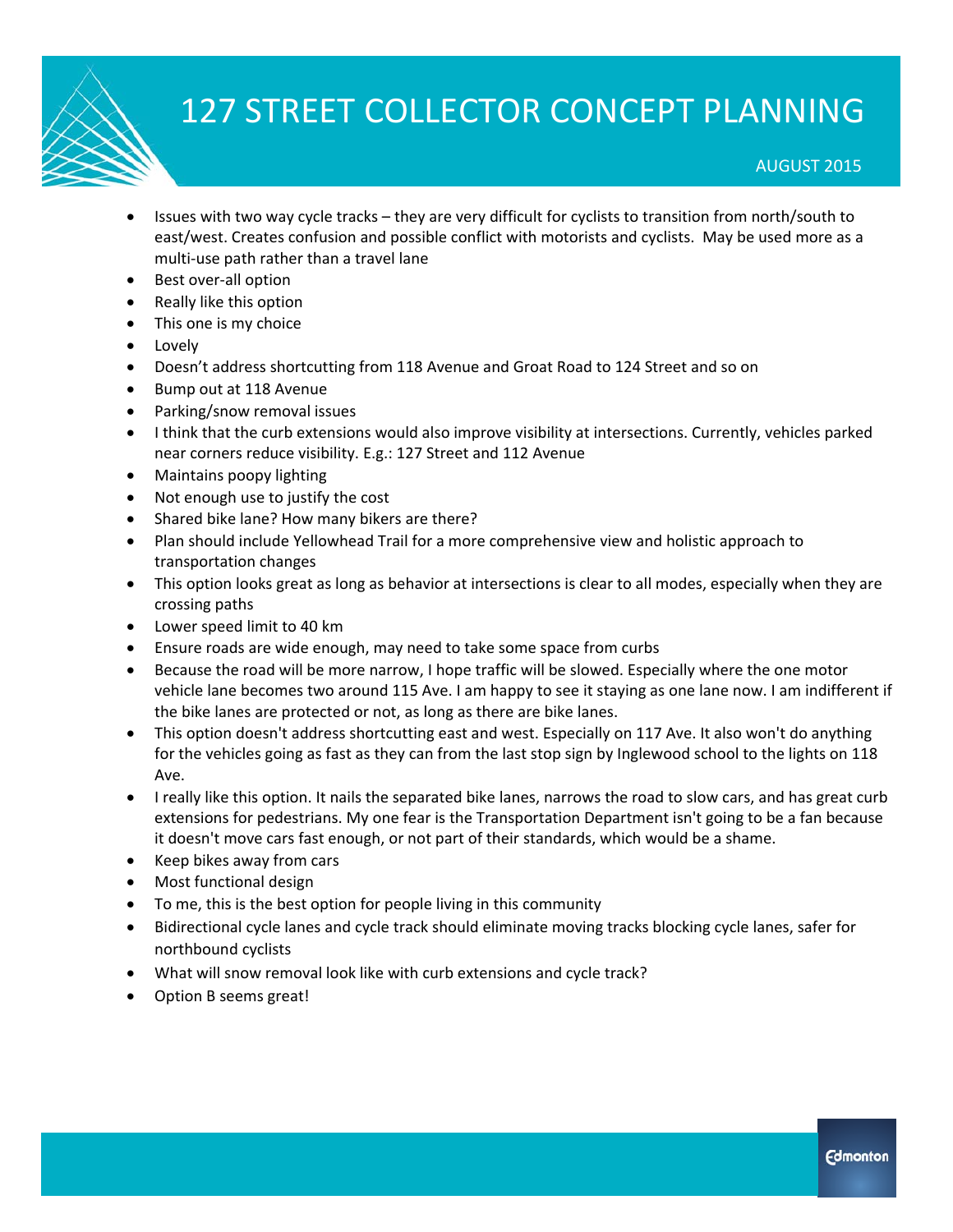

### **4. Option C: Traffic Circles, Bike Lanes, and Curb Extensions**

#### **Option Summary**

A series of six traffic circles are the main features of this option. This design replaces all of the current 4‐way stops with traffic circles and adds two additional traffic circles in areas where speeding concerns have been raised. Curb extensions in several intersections again narrow the roadway in certain locations, and the bicycle infrastructure is a modification of the current with a southbound single bicycle lane marked on the west curb and a single northbound automobile travel lane, enhanced with an adjacent northbound marked bicycle lane that is separated from the parking lane by a painted continuous buffer.

#### **Overall Themes**

- Concerns around potential for collisions with both cyclists and motorists entering/exiting circles (14)
- May address speeding/traffic calming issues somewhat but does not address shortcutting (12)
- Concerns with traffic circles close to schools issues with crossing safety (6)
- Need for better signage, especially for left turns onto 111 Avenue (3)

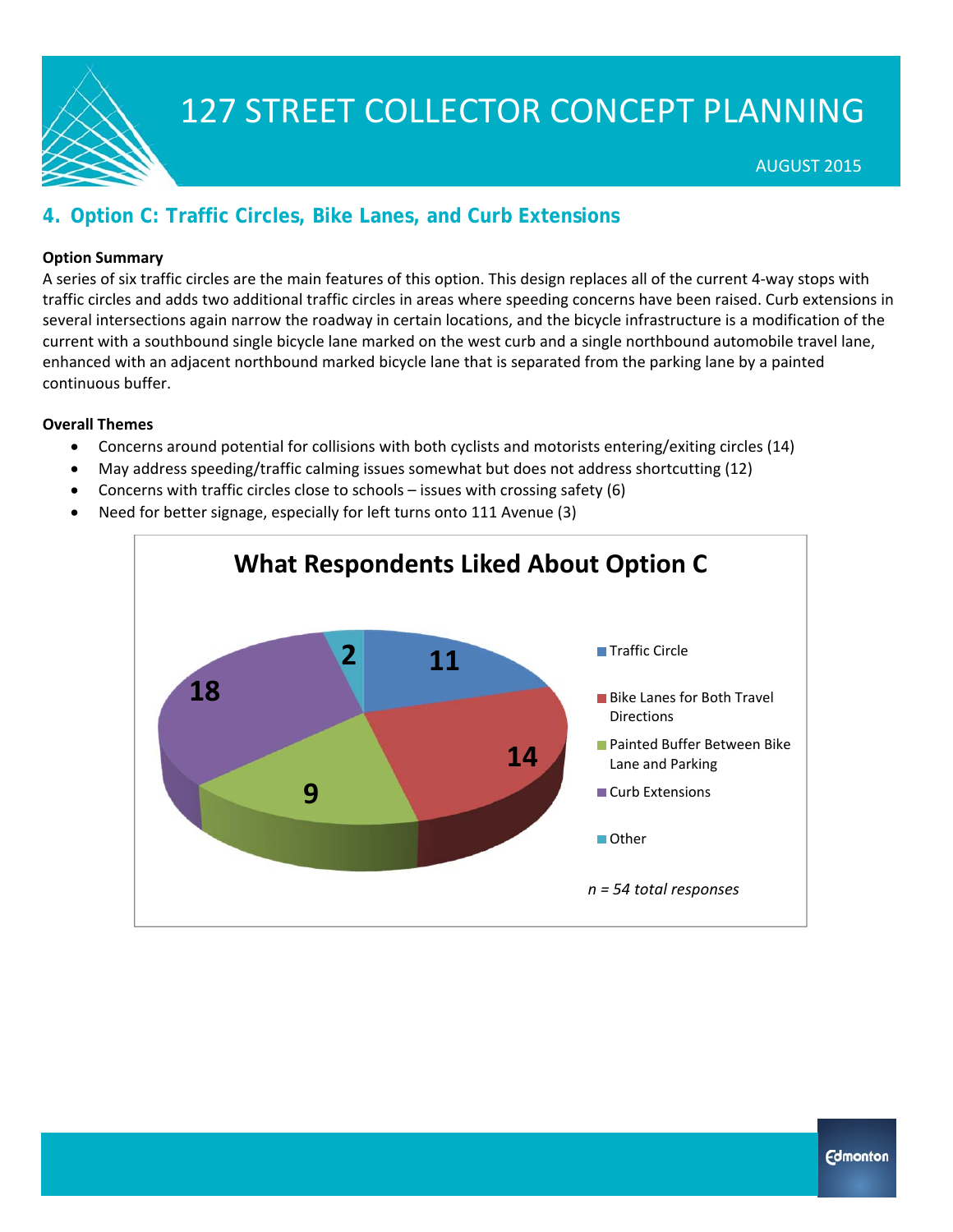AUGUST 2015



### **General Comments Option C**

- It would be nice if the cycling infrastructure was consistent along the length of the corridor, i.e. Same type, same side of the road
- 108 Avenue and 127 Street is not a 3-way stop [all-way stop]. Three 3-way stops [all-way stops] between 108 Avenue to 111 Avenue is too many.
- Maintains bad lighting!
- I have observed cars racing down 112 Avenue and clipping south bound cyclists
- Green planters inside of the traffic circles
- 4 way stops at all intersections
- Can't decide between B and C
- Love the traffic circles
- Putting both bike lanes on the same side and curb extensions is fine
- What about using "speed tables" instead of traffic circles?
- Groat road is 50 km/hr, so is 127 Street. Lower speed and limit control with cameras.
- Include public art on the traffic circles
- New a more substantial welcome to Inglewood neighborhood signs with historical street lights, village feel
- Buffer zone for bike lane could be wider
- The bike path barrier would be the best options
- Like traffic circles, but prefer 2‐way separated bike lane
- Consider bus routes
- As a cyclist I prefer traffic circles
- Where will the snow go in the traffic circles in winter? How does this impact the bike lanes?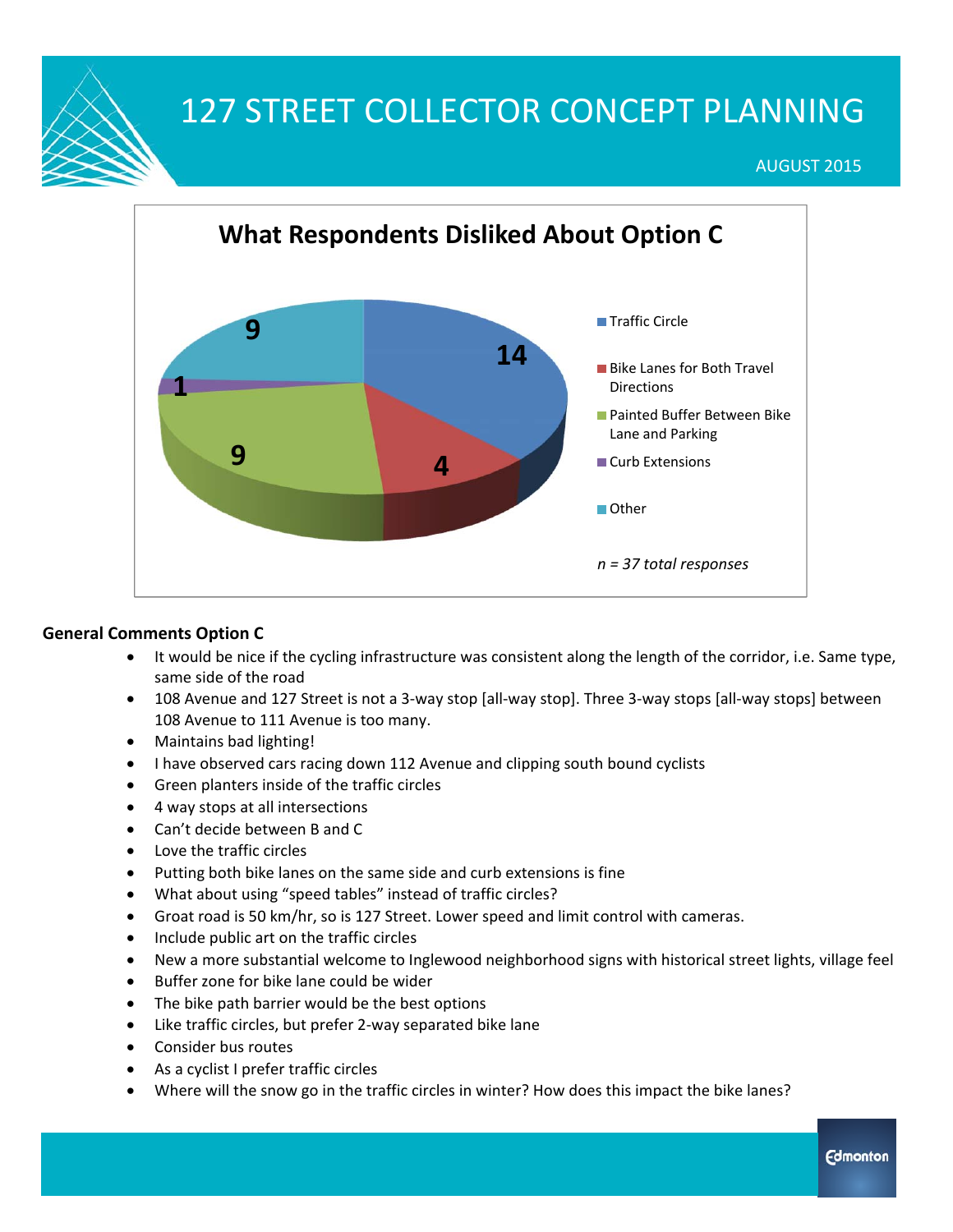

- We have visually impaired members of our community with guide dogs, would this option impair them further?
- I like the wide buffer zone
- Confusing for cyclist wanting to make a left hand turn onto an avenue
- Physical separation between the bike lanes and cars is important. This option fails to accomplish that.
- This option doesn't address the east and west short-cutting issues, especially on 117 Ave. from Groat to 124 Street and from the 7-11 and the Tim's into the neighbourhood
- I like that traffic will be slowed. This option is less straightforward than the physically separated bike lanes.
- Traffic circles will be dangerous for cyclists as they will take the shortest route they can. Also, how will a fire truck maneuver around a traffic circle as fast as possible? Also, consider a bus trying to maneuver around a traffic circle as what happened when the Roxy burned down and traffic was rerouted to 127 Street. Lastly, people will be so frustrated they will begin to use either 126 Street or 129 Street, neither has stop signs, school speed limits, traffic circles. BAD CHOICE Why are some of the traffic circles not at current stops?
- Traffic Circles seem counter to pedestrians and cyclists safety
- How will the buffer zone be marked on Option C?
- What will stop the northbound cyclist from shortcutting around a circle to head west?
- Traffic circles with cyclist on either side of a vehicle sound like a conflict especially in winter.

### **5. General Questions and Comments on the Options**

- A 3D animation of how each option would be interesting to see how they work under the same traffic, bike, and pedestrian flow. Put it on your website for the project.
- Is the area north of 118 Avenue being treated differently?
- Where will the traffic circles go? How many are there going to be?
- Will Camsell redevelopment impact these plans?
- Can elements in the three concepts be mixed together in other combinations?
- What are the advantages of traffic circles over all-way stops?
- Where did the idea for circles come from?
- How will drivers/cyclists see median in the winter?
- Statistics don't seem to support need for traffic calming to reduce speeds, especially on south sections.
- Speeds seem to increase as going north, character of road changes perhaps?
- Speed is maybe not as much the issue as rapid acceleration.
- Glad to see this level of engagement despite low need for calming
- Will these concepts be retracted or dialed back once internal engagement/engineering proceeds?
- How will Camsell development and the increased population impact the function of traffic circles?
- Will this also affect the current one-way nature of 127 Street?
- What are the advantages of traffic circles?
- Traffic circles and curb extensions may have issues with snow removal. How will this be better than current?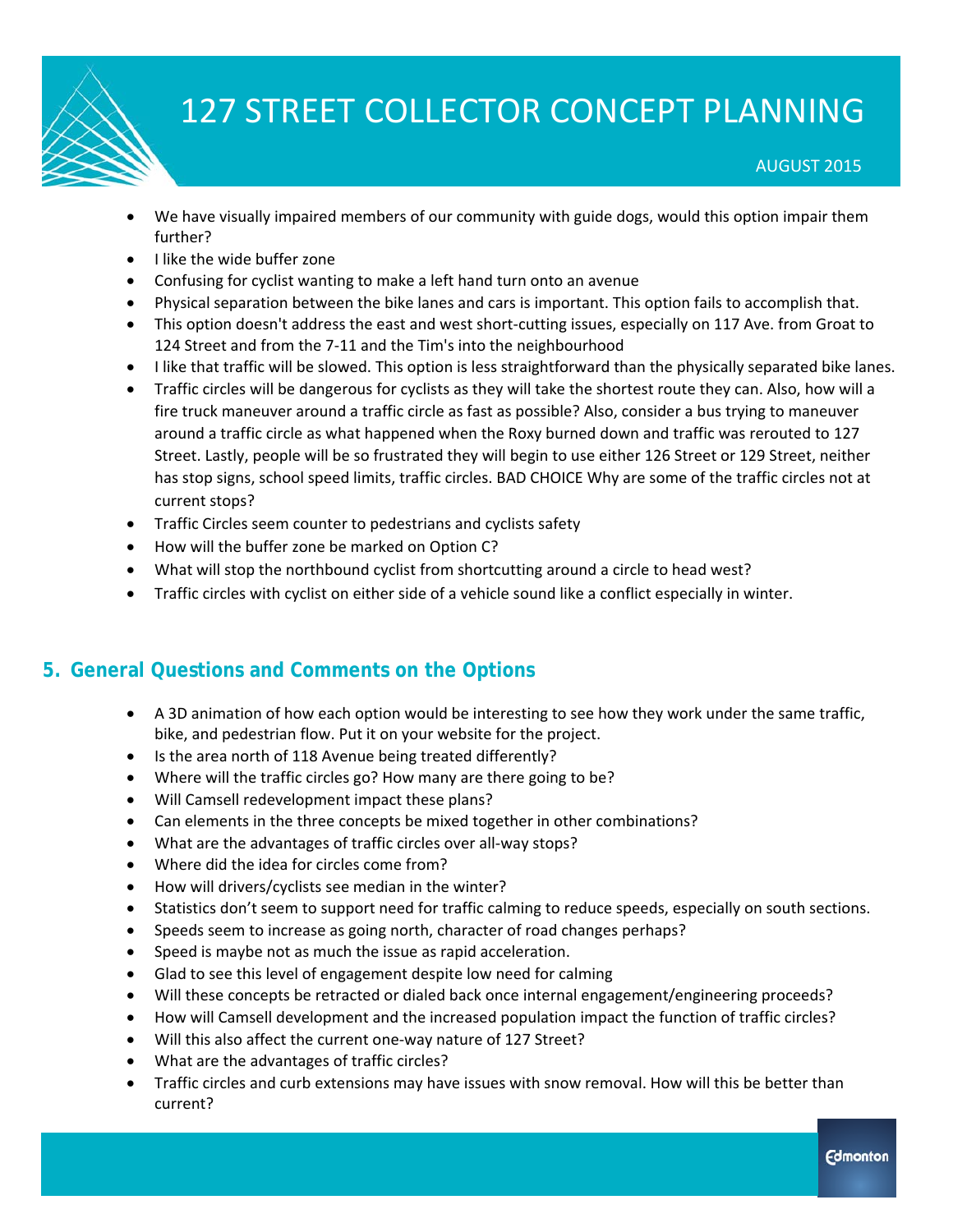

AUGUST 2015

- Will the cycle tracks be cleared well in the winter?
- Snow windows block drainage in cycle lane in spring.
- Do traffic count numbers include cyclists or only motorists?
- Need more "wrong way" signage everywhere on corridor.
- I lean most to Option B, but I do like the idea of traffic circles. Having driven in Europe often, they are easy and keep traffic flowing, but they do freak out [North American] citizens. I can also see them being an issue for disrespectful cyclists
- B or C would be huge improvements
- We have so many short cutters (127 Street and 117 Avenue) coming from 118 Avenue commercial shops (Tim's, 7‐11, etc.) and people trying to skip the big Groat/St. Albert Trail traffic circle and cutting across to get to 124 Street or just "flooring it" for their journey. Help us!
- Lights shine into yard, bedroom. Stop lighting my yard and bedroom.
- Wondering if speed humps would be an option rather than the circles?
- I think snow removal with traffic circles will be problematic. Is there a consideration of eliminating parking along the street?
- I really do not like the traffic circles. Will create a lot of confusion, and will be a distraction for drivers using 127 Street.
- Option A is not a good option
- I really feel that Option B will calm traffic in the most effective manner. Having a physical barrier between bikes and cars is essential if the City really wants people to use the bike lanes. The median strips will serve to let people know that this is no longer a "freeway" onto the Yellowhead. Thanks for all your work on this and for actually hearing our input.
- Traffic circles are a bad idea. Very risky for pedestrians and cyclists.
- Hate A, love C
- I like slow traffic along 127 Street
- Bike lane is a great idea
- I'd like to see the bike lane separated with a divider.
- Encourage more people to walk and take transit on 124 Street.
- Need to be able to walk or bike safely
- We need things like markets to walk to
- Convenient transit system
- Clear signage that said bike lane or one way traffic
- Traffic circles are too dangerous to combine cyclists and cars. Is there another way to slow traffic, "speed bumps"?
- Would really like to retain parking on east side of street, but without compromising width of roadway (travel lane) too much. I like Option B. I don't care for Option C (really dislike the traffic circle – unclear how many are being proposed and at which locations).
- I think that keen and proactive snow removal can make a very positive impact for this street. I am excited about renewal coming to Inglewood.
- (Noted on Option B map) West‐bound traffic on 113 Avenue at 127 Street must enter intersection to see northbound traffic because of vehicles parked on east side of 127 Street. This is dangerous for WB traffic and can spook NB traffic. Please allow at least three car lengths back from intersection with no parking.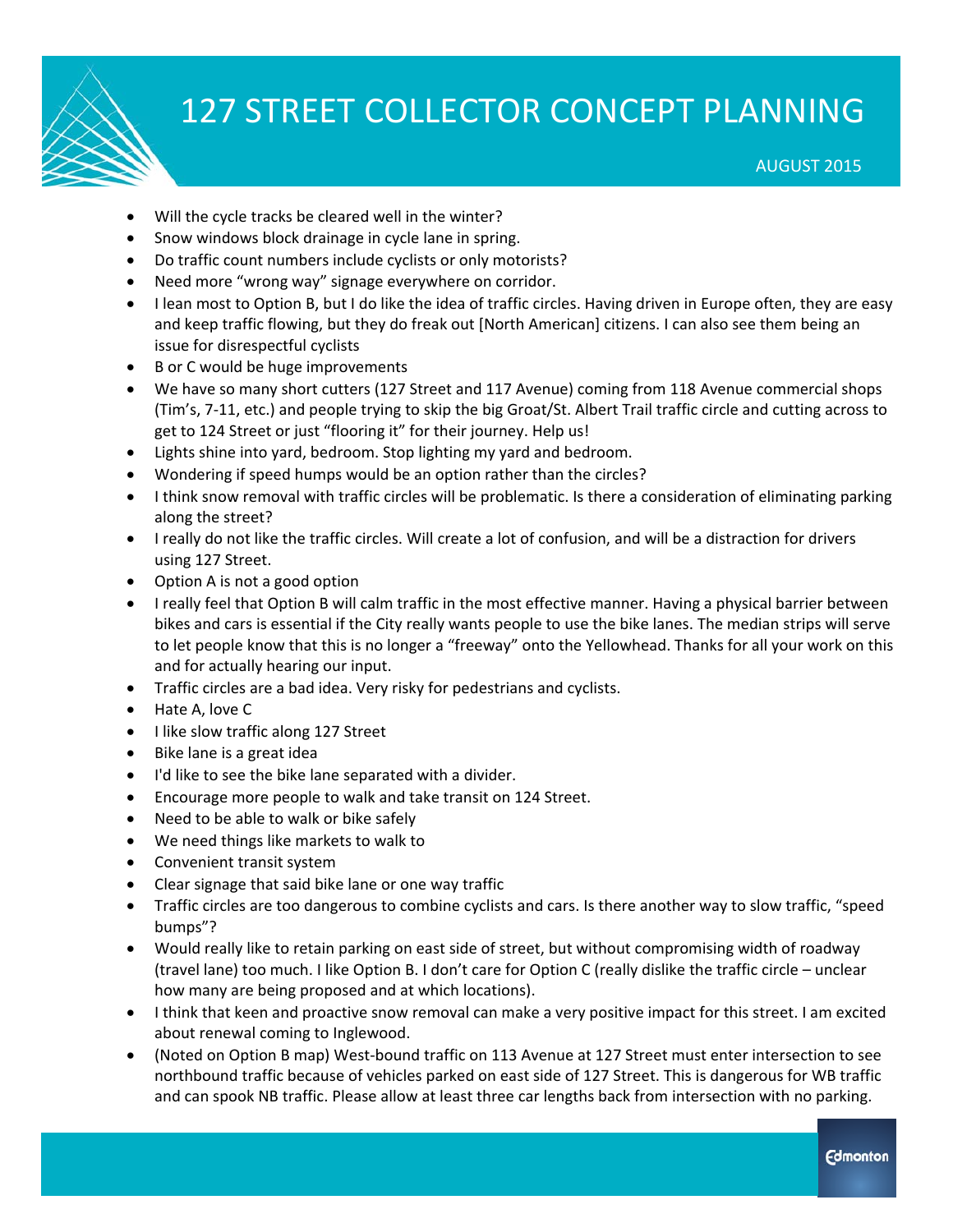- I think 117 Avenue needs some upgrading. It is heavily used as a feeder from Groat Road/St. Albert Trail to 127 Street and 124 Street. Needs to be paved and parking on one side.
- My priorities: 1) People not cars, 2) Cycling culture, 3) stopping shortcutters from Groat to 124 Street using 117 Avenue. They are burning out of shop signs and speeding through, skipping busier options.
- Overall, looks great! I think you're doing the right stuff, generally.
- The kitchen table meetings were not well advertised and therefore not very transparent. This open house format was much better since everyone was able to hear everyone else's comments and concerns
- Option to have a left turn arrow to access 118 Avenue
- I found the options clear in the questionnaire, but not so clear in the presentation. The city staff were very helpful. It looks like the 127 Street concept collector will be implemented as part of the east side of Westmount (127 Street) with the revitalization. I was not clear about this project until I came to the meeting.
- I am so impressed with the whole process involved in this plan. From the beginning I have felt that your team is really hearing our input and concerns. I am confident that the final plan will reflect the wishes of all the stakeholders and that 127 Street will become a shining example of liveability. Thank you!
- Option B seems to address all community concerns and improve the alternative modes of transportation infrastructure. Dedicated and separate bike lane will help both to reduce traffic by promoting cycling and slow traffic by narrowing road. Traffic circles seem dangerous for pedestrians and cyclists. They don't seem any different than a rolling stop. That is the current problem.
- I have not seen much speeding between 107 Avenue and 11 Avenue, so I don't think we need stop signs or circles.
- Keep bike traffic in same direction as traffic.
- Stantec Engagement emails are great
- I didn't understand the process before I came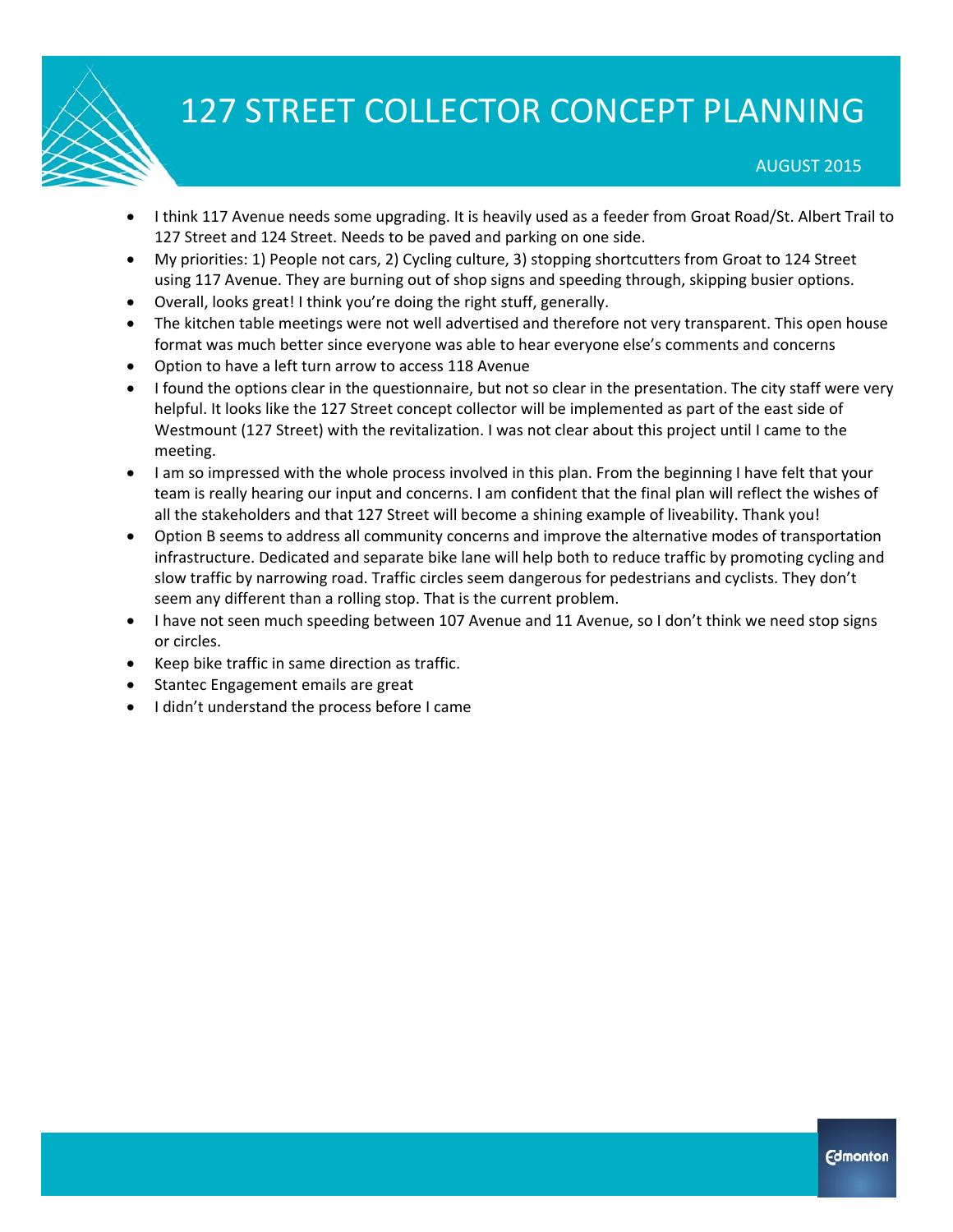

### **6. Community Open House Feedback**

Attendees at the Community Open House were asked to complete an exit survey and provide feedback on the event itself as well as on the project overall and the options listed above. This feedback should be used to help tailor the planning and logistics of future events.

|                                                                                    | Strongly<br><b>Disagree</b> | <b>Disagree</b> | Agree             | Strongly<br>Agree | Don't<br>Know |
|------------------------------------------------------------------------------------|-----------------------------|-----------------|-------------------|-------------------|---------------|
| I felt that my concerns were understood.                                           |                             |                 | 10                | 8                 |               |
| I felt welcome and encouraged to share my views.                                   |                             |                 | 8                 | 14                |               |
| I understood why I was here.                                                       |                             |                 | 10                | 11                |               |
| I understand how my feedback will be used.                                         |                             | $\overline{2}$  | $12 \overline{ }$ | 8                 |               |
| The language was easy to understand.                                               | 1                           |                 | 14                | 9                 |               |
| The event was well-run.                                                            |                             |                 | 10                | $12 \overline{ }$ |               |
| The format of the event made sense for what it was trying to<br>accomplish.        |                             | 1               | 11                | 9                 |               |
| The meeting materials were clear and easy to understand                            | 1                           |                 | 13                | 8                 |               |
| The project representatives were helpful, friendly, and available<br>to talk to me |                             |                 | 5                 | 18                |               |
| I have a better understanding of the project because of my<br>attendance           | 1                           |                 | 8                 | 14                |               |
| I feel attending this meeting was a good use of my time                            |                             | 1               | 10                | 11                |               |